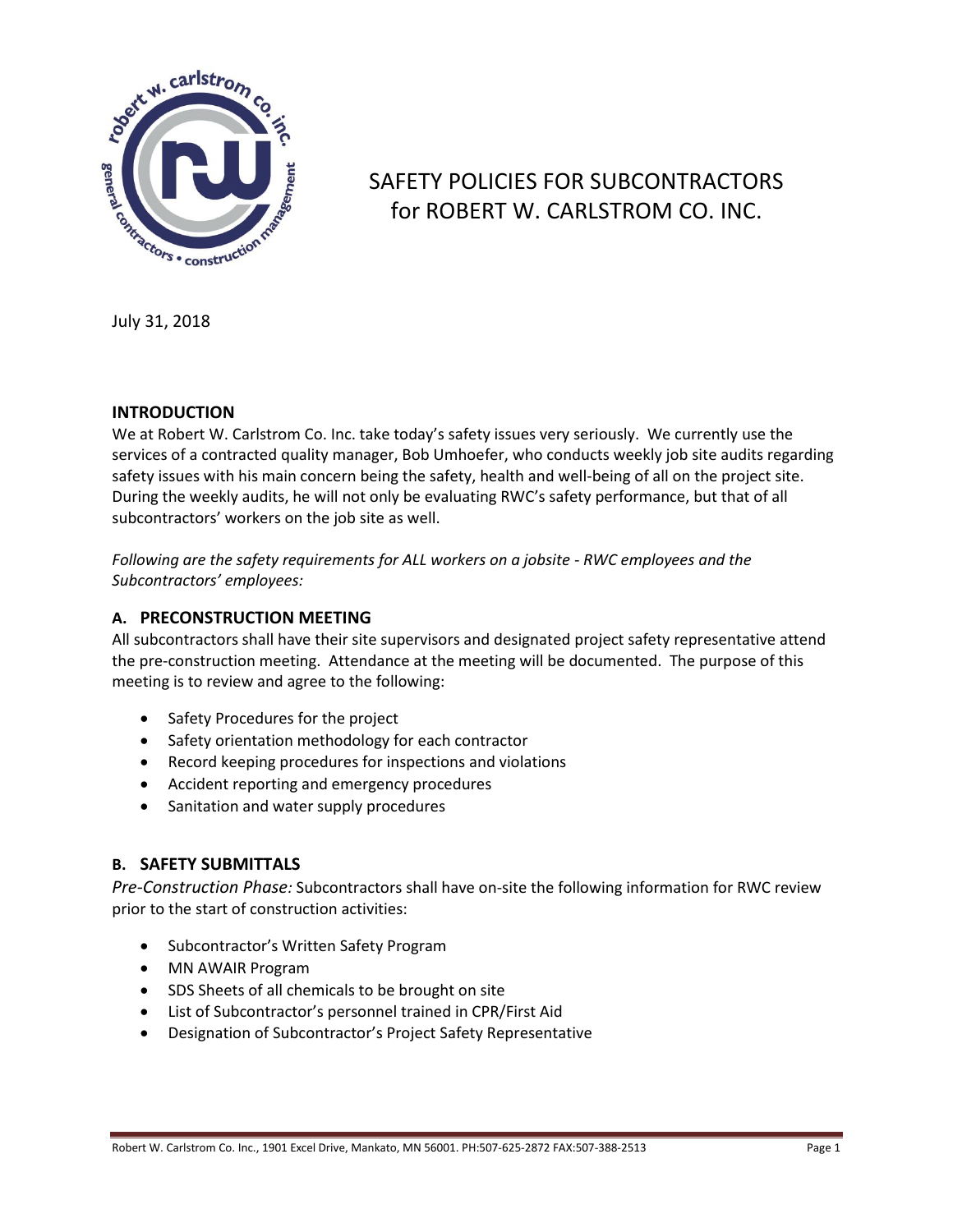*Construction Phase:* Subcontractors are required to have available for RWC review the following information during the construction phase of the project:

- Weekly Safety Meeting minutes
- Employee orientation documentation for new employees
- Weekly jobsite safety inspection audits
- Accident, Injury, and Incident reports

## **C. PROJECT SAFETY**

Subcontractors will comply at a minimum with OSHA 1926 Construction Standards unless more stringent state or local standards exist. Other requirements include:

- Maintain a first aid kit on site
- Maintain safety protection systems (guardrails, back up alarms, etc)
- Prohibit the use of alcohol or drugs on the jobsite
- Maintain good housekeeping at all times
- Inspect equipment and tools daily

#### **D. PERSONAL PROTECTIVE EQUIPMENT**

Hard hats and safety glasses are mandatory on all RWC jobsites, along with any other personal protection equipment required for doing any job safely. The contracted Quality Manager and all Job Superintendents will have complete authority to intervene in any act or job task being performed that they feel is unsafe and could result in bodily injury, as per *The General Duty Clause 5 (a)(1).* They may ask a worker to leave the job site until proof of proper training is obtained. Please inform your employees of this fact and to comply with safety requirements. Despite the posted signs, some subcontractors' employees still need reminding repeatedly to wear their hard hats or safety glasses. We are not implying that all subcontractors' employees need to be reminded. There are some who are doing a very good job of following the safety standards and we appreciate that. We feel that after three reminders to the same person, it is a reflection on how well we are enforcing our safety program. If constant reminders are necessary, the worker may be asked to leave the job site.

- 100% Hard Hat policy
- 100% High Visibility Garment policy (See Earthmoving Standard)
- 100% Eye Protection with side shields
- Hearing Protection as needed
- Leather Boots
- Proper work clothing including long pants and shirts with at least 4" sleeves
- Fall protection equipment as required by OSHA regulations

#### **E. HAZARDOUS MATERIALS PROCEDURES**

- Properly label all containers
- Provide SDS sheets for all hazardous materials
- Store hazardous materials in accordance with SDS
- Train employees in proper handling of hazardous materials
- Dispose of hazardous materials in accordance with applicable regulations